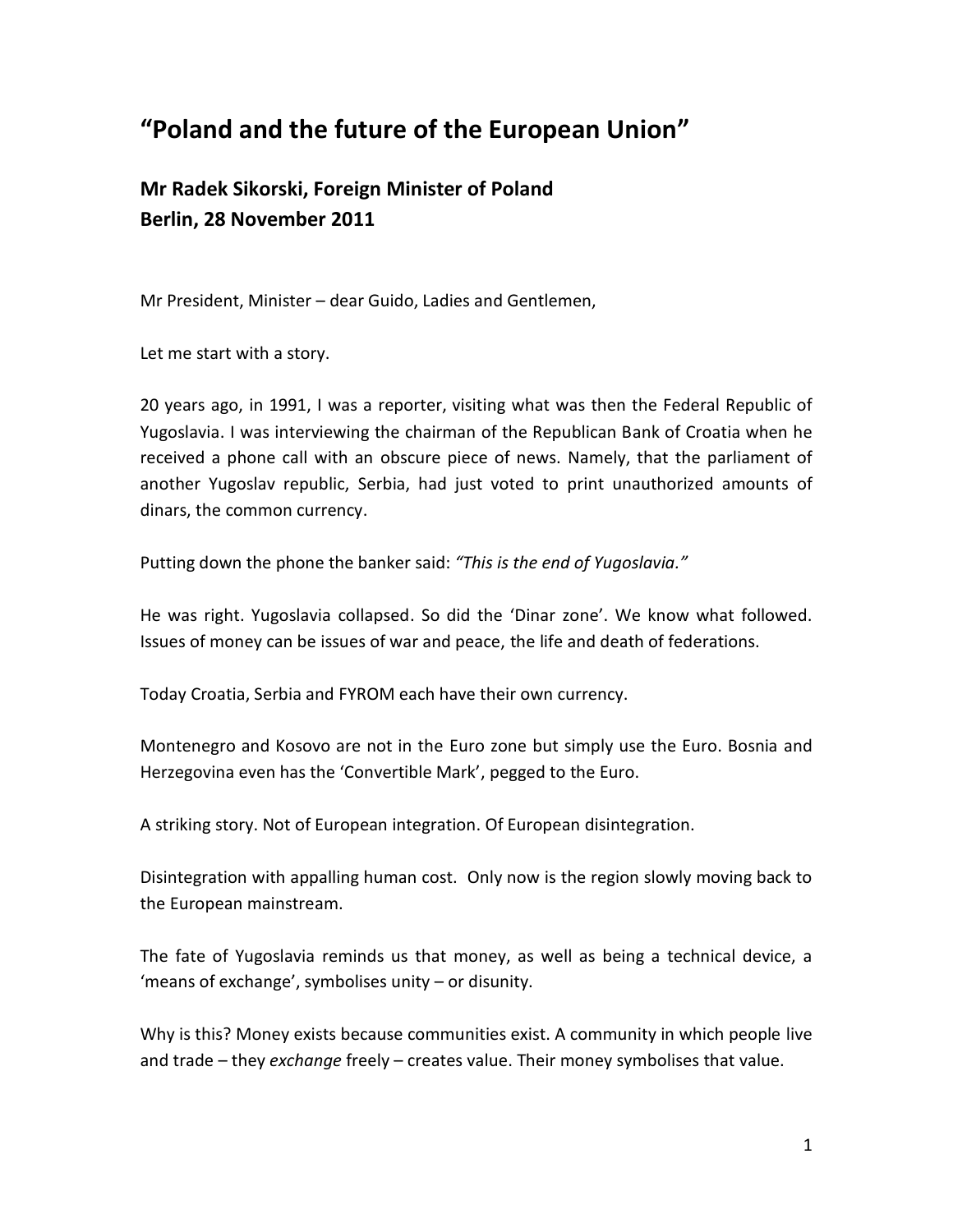This moral significance of money intrigued Immanuel Kant, who wrote that the entire practice of lending money presupposed at least the honest intention to repay. If this condition were universally ignored, the very idea of lending and sharing wealth would be undermined.

For Kant, honesty and responsibility were categorical imperatives: the foundation of any moral order. For the European Union, likewise, these are the cornerstones. I would point to the two fundamental values: Responsibility and Solidarity. Our responsibility for decisions and processes. And Solidarity when it comes to bearing the burdens.

Today, as the first Polish Presidency is drawing to a close, I will tackle basic questions:

**How did we get into this crisis?**

**Where do we go from here?**

**How to get there?**

**What does Poland bring?**

**What do we ask of Germany?**

\* \*

## **First question: how has the Euro zone got into its current difficulties?**

Let me first say what this crisis is not about. It was not caused – as some have suggested – by enlargement.

Enlargement has created growth and wealth all over Europe.

The EU15 exports to the EU10 countries rose almost twofold in the last ten years. It's even more striking if you break it down by countries. Britain's export to the 10 countries that joined after 2004 rose from €2.2 bln in 1993 to €10 bln last year; France's, from €2.7 bln to €16 bln, Germany's, wait for this – from €15bln to 95 billion Euros. The total volume of trade between EU15 and EU10 amounted to €222 bln last year, up from €51 bln in 1995. A tidy sum. I guess it sustains a job or two in Old Europe.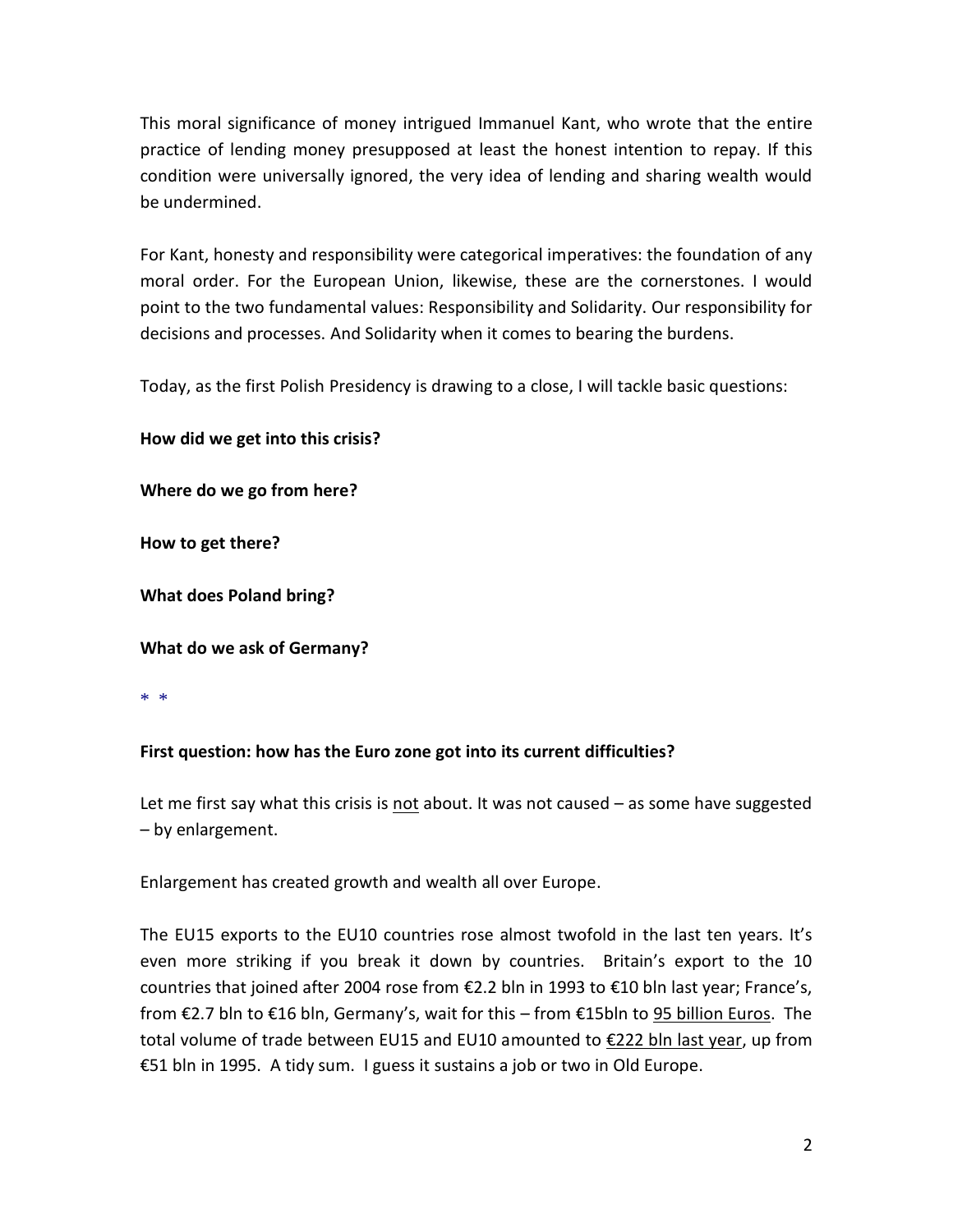So, enlargement – far from causing the crisis, has arguably delayed the economic turmoil. Thanks to the advantages of trading in an enlarged market, West European welfare states have been forced to face reality only now.

If the upheaval is not about enlargement, then perhaps it is a currency crisis?

Not exactly. The Euro is doing fine versus the dollar and other currencies.

It is of course partly about debt, the need to deleverage our economies from the crazy heights caused by government overspending, accounting chicanery and irresponsible financial engineering. And the deleveraging is occurring beyond the Euro zone: look at the UK with its debt of 80% of GDP and the US, with 100%.

But if it were only a question of debt, you would expect ratings and spreads to be affecting countries in proportion to their indebtedness. But, very strikingly, this is not the case. Some countries, such as the UK and Japan, with high debt in proportion to GDP, pay low premiums. Others, with lower debt – like Spain, pay high ones.

The inevitable conclusion is that this crisis is not only about debt, but primarily about confidence and, more precisely, credibility. About investor perception where their funds are safe.

Let us be honest with ourselves and admit that markets have every right to doubt the credibility of the Euro zone. After all, the Stability and Growth Pack has been broken 60 times! $1$  And not just by smaller countries in difficulty, but by its founders in the very core of the Euro zone.

If credibility is the problem, then restoring credibility is the answer.

Institutions, procedures, sanctions that will convince investors that countries will be capable of living within their means. Hence, that the bonds they buy will be repaid, preferably with honest interest.

#### **Second question: where do we want to go?**

 $\overline{a}$ 

<sup>&</sup>lt;sup>1</sup> http://www.monstersandcritics.com/news/europe/news/article\_1675056.php/LEAD-Merkel-affirmsdemand-for-financial-transaction-tax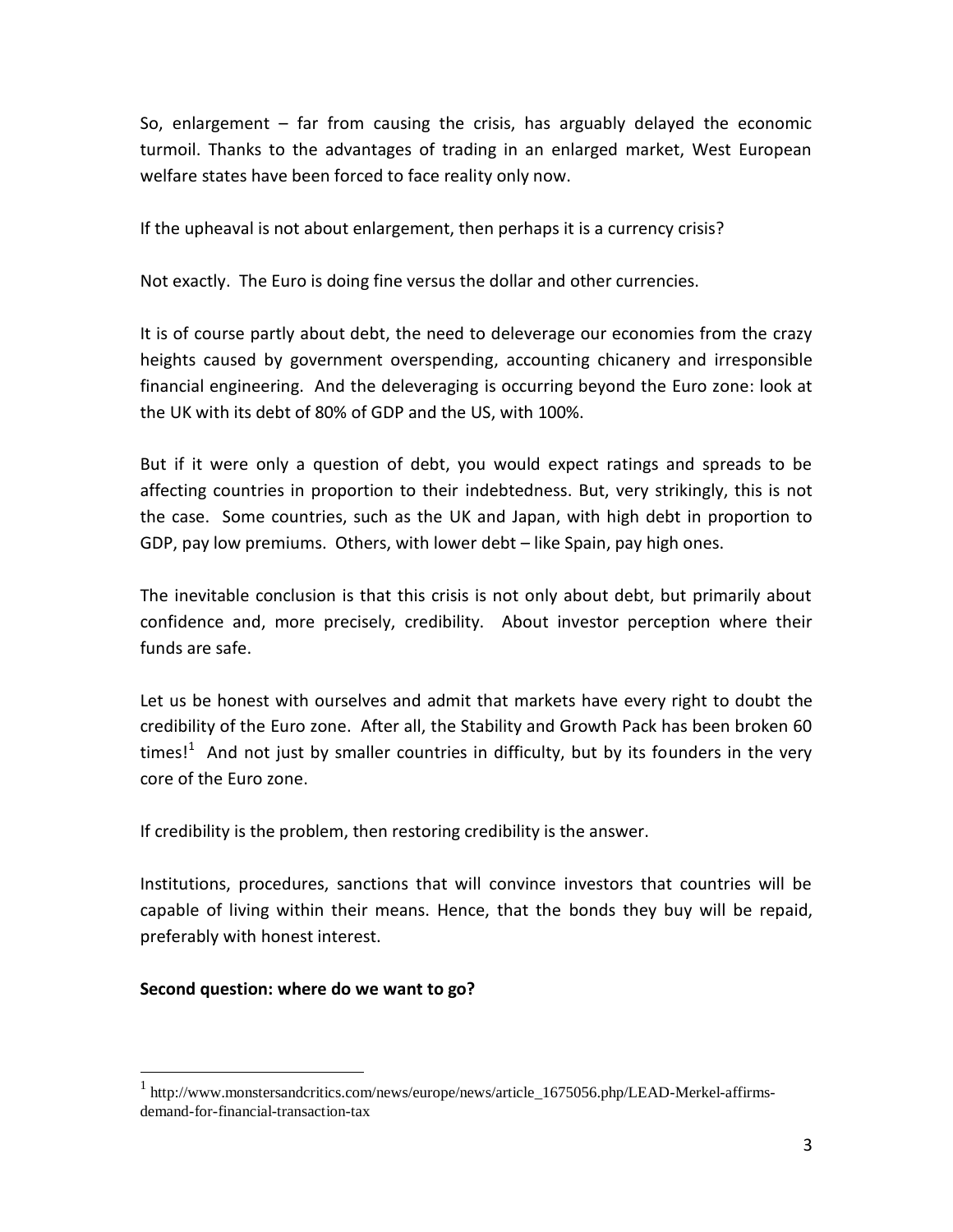We have two fundamental options. Before I say what they are, let me say that Euro zone's failings are not the exception but, rather, are typical of the way we have constructed the EU. We have a Europe with a dominant currency but no single Treasury to enforce it. We have joint borders without a common migration policy. We are supposed to have a common foreign policy, but it is divorced from real instruments of power and often weakened by member states cutting their own deals. I could go on.

Most of our institutions and procedures depend on the goodwill and sense of propriety of member states. It works tolerably well when the going is good. But then a wave of migrants shows up on the EU's border, or a civil war blows up in our neighborhood, or markets panic. And then, what do we habitually do? We run for cover in the familiar framework of the nation state.

The Euro zone crisis is a more dramatic manifestation of the European malaise because its founders created a system in which each of its members has the capacity to bring it down, with appalling costs to themselves and the entire neighborhood.

The break up would be a crisis of apocalyptic proportions beyond our financial system. Once the logic of 'each man for himself' takes hold, can we really trust everyone to act communitarian and resist the temptation to settle scores in other areas, such as trade? Would you really bet the house on the proposition that if the Euro zone breaks up, the single market, the cornerstone of the European Union, will definitely survive? After all, messy divorces are more frequent than amicable ones. I have heard of a case in California in which a couple spent \$100,000 disputing custody of the family cat.

If we are not willing to risk a partial dismantling of the EU, then the choice becomes as stark as can be in the lives of federations: deeper integration, or collapse.

We are not unique in facing the fundamental question of the future of our federation over the issue of debt. Two successful federations tread this way before us. Americans passed the point of no return in creating the United States when the federal government assumed responsibility for debts that states incurred in the War of Independence. Solvent Virginia bargained with more indebted Massachusetts, which is why the capital was fixed on the banks of the Potomac. Alexander Hamilton fathered a compromise under which everybody's debts were jointly guaranteed and a revenue stream created to service them.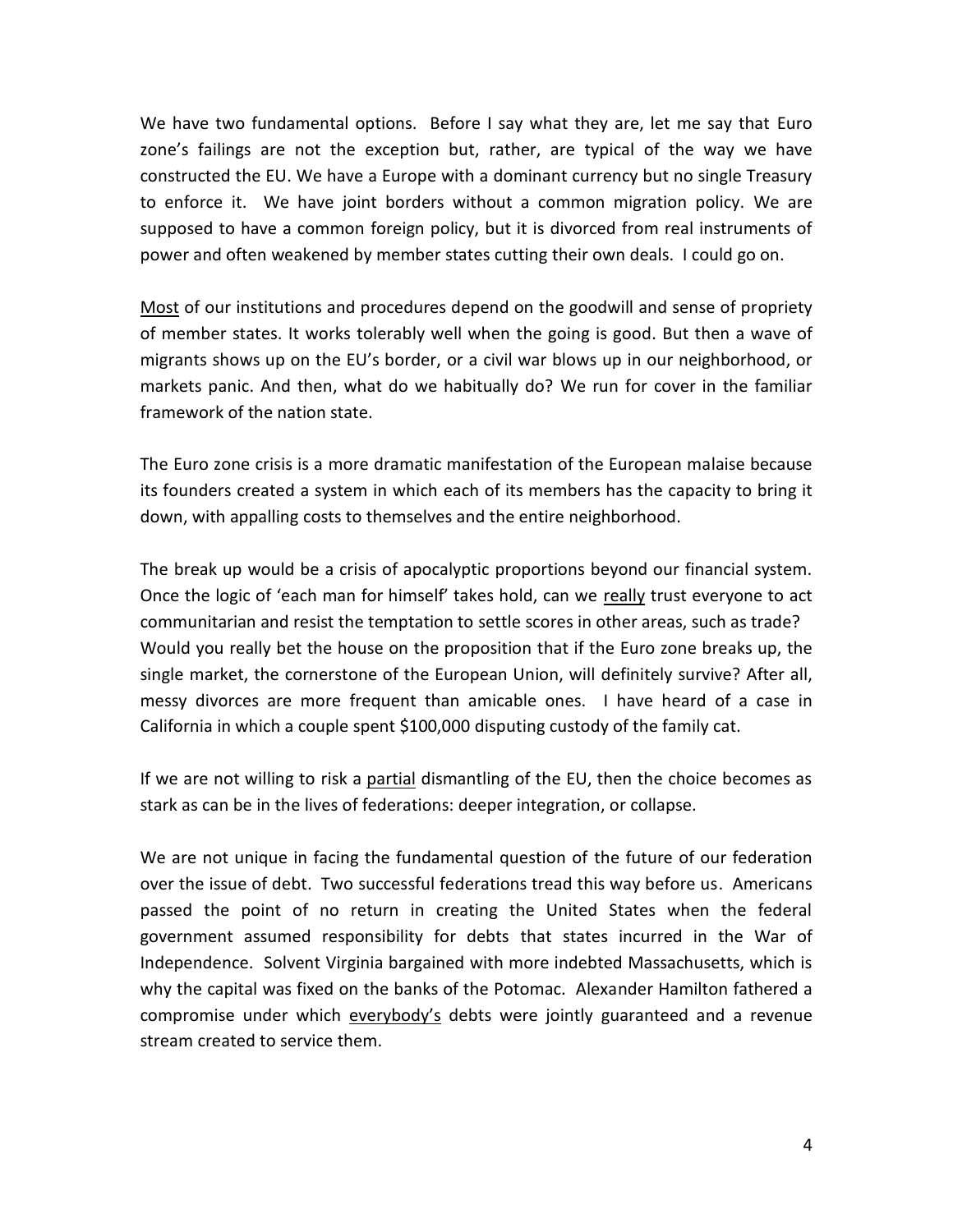Switzerland also became a real federation when rules were established for incurring debt and transfers between her richer and poorer cantons.

So, we also have to decide whether we want to become a proper federation, or not. If renationalization or collapse is unacceptable, then only one way remains: making Europe, as Europe, governable at last, and hence  $-$  in due course  $-$  more credible.

Politics is often the balancing between the urgent and the important.

What's urgent is that we save the Euro zone. What's important is that in so doing we preserve Europe as a democracy that respects the autonomy of its member states. This new European deal will need to balance Responsibility, Solidarity and Democracy as the cornerstones of our political union.

## **Question three: how to get there?**

The so-called "six pack" which the Polish presidency helped to negotiate was a good beginning, a bundle of five regulations and one directive that bring more transparency and discipline to the finances of member states. In the process of drawing up national budgets, finance ministers of member states will now have to show their books to their peers and to the Commission very early, even before national parliaments. The Commission will recommend corrective action when a member state's macroeconomic position shows imbalances. Members of the Euro zone who break the Stability and Growth Pact will be subject to sanctions that are almost impossible to block by political pressure. Moreover, the 'six pack' confirms that rules may be introduced not as directives – which require enactment into national laws – but as regulations, which apply universally and instantly.

More ambitious measures have been proposed. In order to strengthen economic convergence the Commission and the Euro group would get the right to scrutinize in advance all major economic reform plans with potential spill-over effect in the euro area, impose sanctions on countries failing to effect policy recommendations, and permission for groups of countries to synchronize their labour, pensions and social policies.

Financial discipline would be strengthened by giving access to rescue funds only to members abiding by macro fiscal rules, by making sanctions automatic and giving the Commission, the Council and the Court of Justice powers to enforce the 3% ceiling on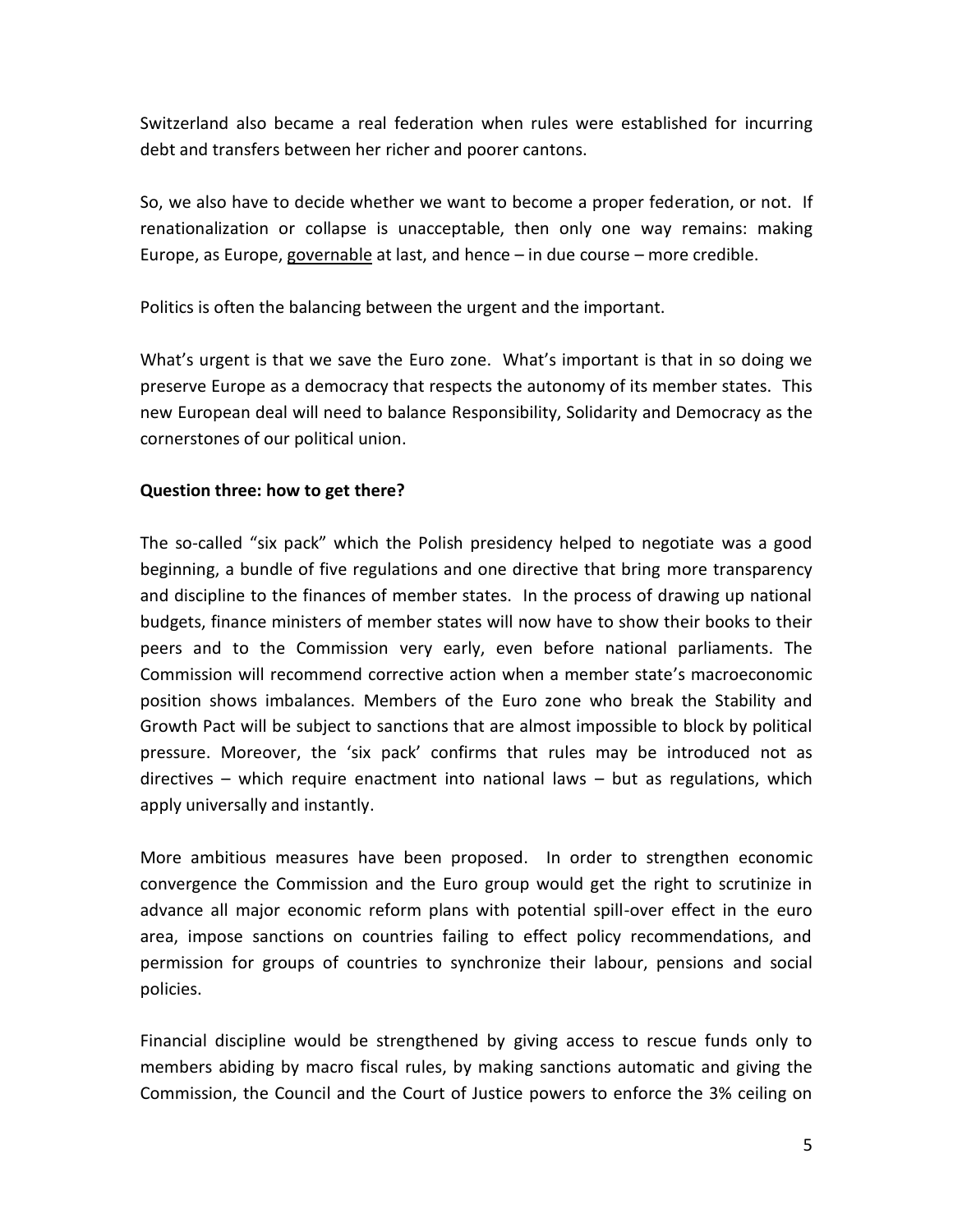deficit and 60% ceiling on debt. Countries in excess deficit procedure would have to present their national budgets for approval by the Commission. The Commission would get powers to intervene in the policies of countries that could not fulfil their obligations. Countries persistently violating rules would have their voting rights suspended.

Provided the European Council sets tough new rules in stone, the European Central Bank should become a proper central bank, a lender of last resort that underpins the credibility to the entire Euro zone. The ECB needs to act soon, in anticipation of irreversible legal enactments.

This would avert disaster but more is needed. Poland has all along supported the idea of a new treaty that would make the EU more effective.

The European Commission needs to be stronger. If it is to play the role of an economic supervisor we need commissioners to be genuine leaders, with authority, personality  $$ dare I say charisma – to be true representatives of common European interests. To be more effective, the Commission should be smaller. Any one of us who has chaired a meeting knows that they are most productive when up to a dozen people participate. The EC now has 27 members. Member States should rotate to have their commissioner.

The more power we give to European institutions, the more democratic legitimacy they need to have. The draconian powers to supervise national budgets should be wielded only by agreement of the European Parliament.

The Parliament needs to stand up for its role and tasks. Euro-sceptics are right when they say that Europe will only work if it becomes a polity, a community in which people place a part of their identity and loyalty. *Italy is made, we still have to make Italians*, Massimo D'Azeglio said in the first meeting of the parliament of the newly united Italian kingdom in  $19<sup>th</sup>$  century. For us in the EU it's easier: we have a united Europe. We have Europeans. What we need to do is to give political expression to the European public opinion. To help it along we could elect some seats in the European Parliament from a pan-European list of candidates. We need more "politishe bildung" for citizens and political elite. The parliament should have its seat in a single location.

We could also combine the posts of the President of the European Council and that of the European Commission. Chancellor Angela Merkel has even suggested that he or she should be elected directly by the European demos.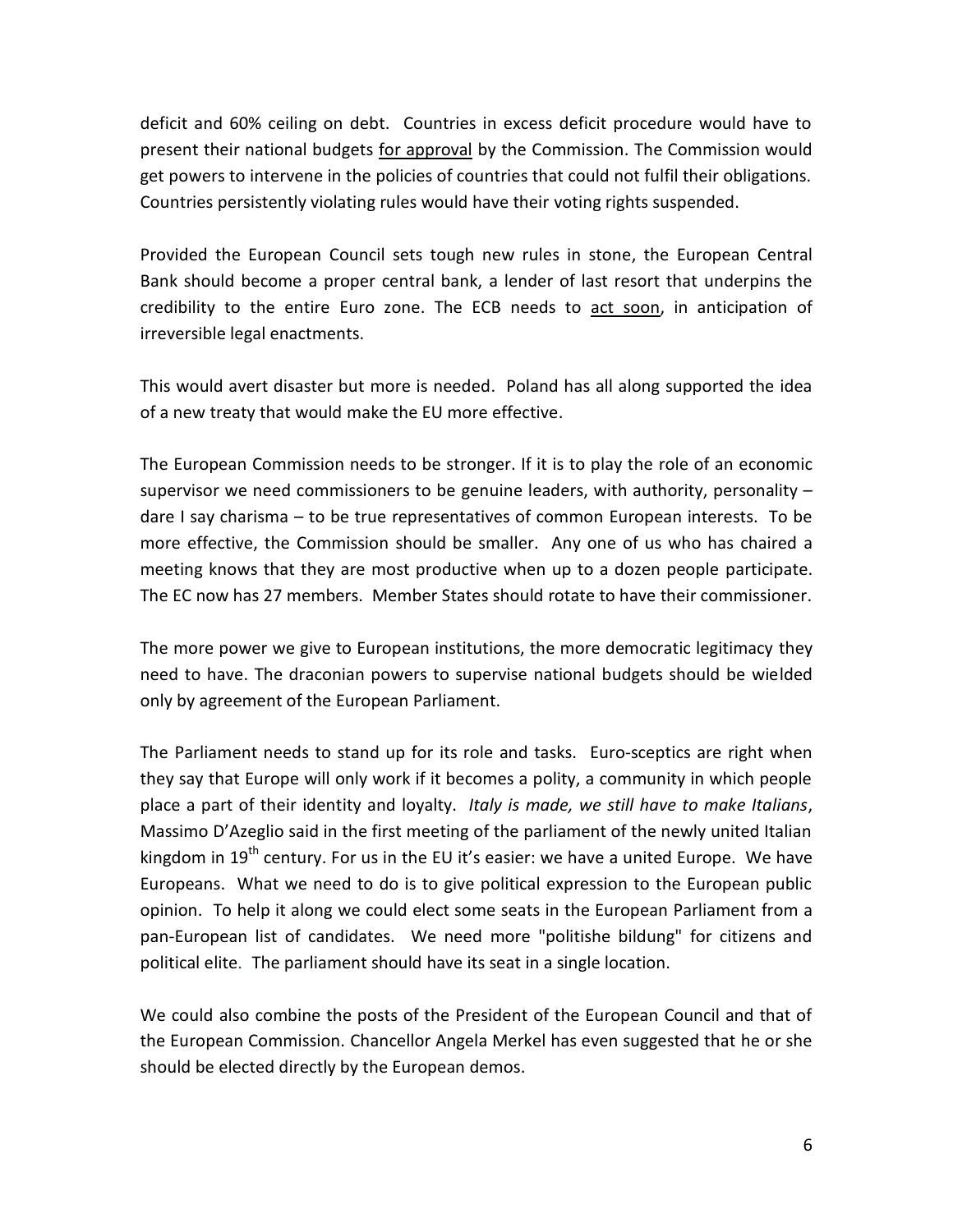What is crucial is that we maintain coherence between the Euro area and the EU as a whole. Community institutions must remain central. As the Presidency, we are guardians of our unity. And the unity must not be hypothetical. In this case: it's not enough to say that countries may participate once they join the Euro zone. Instead of organising separate Euro summits or exclusive meetings of finance ministers we can continue the practice from other EU fora where all may attend, but only members vote.

The more power and legitimacy we give to federal institutions, the more secure member states should feel that certain prerogatives, everything to do with national identity, culture, religion, lifestyle, public morals, and rates of income, corporate and VAT taxes, should forever remain in the purview of states. Our unity can survive different working hours or different family law in different countries.

Which brings me to the issue of whether an important member, Britain, can support reform. You have given the Union its common language. The Single Market was largely your brilliant idea. A British commissioner runs our diplomacy. You could lead Europe on defence. You are an indispensable link across the Atlantic. On the other hand, Euro zone's collapse would hugely harm your economy. Also, your total sovereign, corporate and household debt exceeds 400% of GDP. Are you sure markets will always favour you? We would prefer you in, but if you can't join, please allow us to forge ahead. And please start explaining to your people that European decisions are not Brussels' diktats but results of agreements in which you freely participate.

## **Fourth question: what does Poland bring?**

Today Poland is not the source of problems but a source of European solutions. We now have both the capacity, and the will, to contribute. We bring a recent experience of a successful transformation from dictatorship to democracy and from an economic basket case to an increasingly prosperous market economy.

We were helped by friends and allies: United States, UK, France and, above all, Germany. We appreciate the strong and generous support  $-$  the solidarity  $-$  which Germany has extended to us over the last two decades. *Ich danke Ihnen als Politiker und als Pole.*

I hope you appreciate that it's been a good investment. In 2010 German exports to Poland have exceeded 1990 levels nine fold, and they are growing despite the crisis.<sup>2</sup>

 $\overline{a}$ 2 Source: Central Statistical Office of Poland: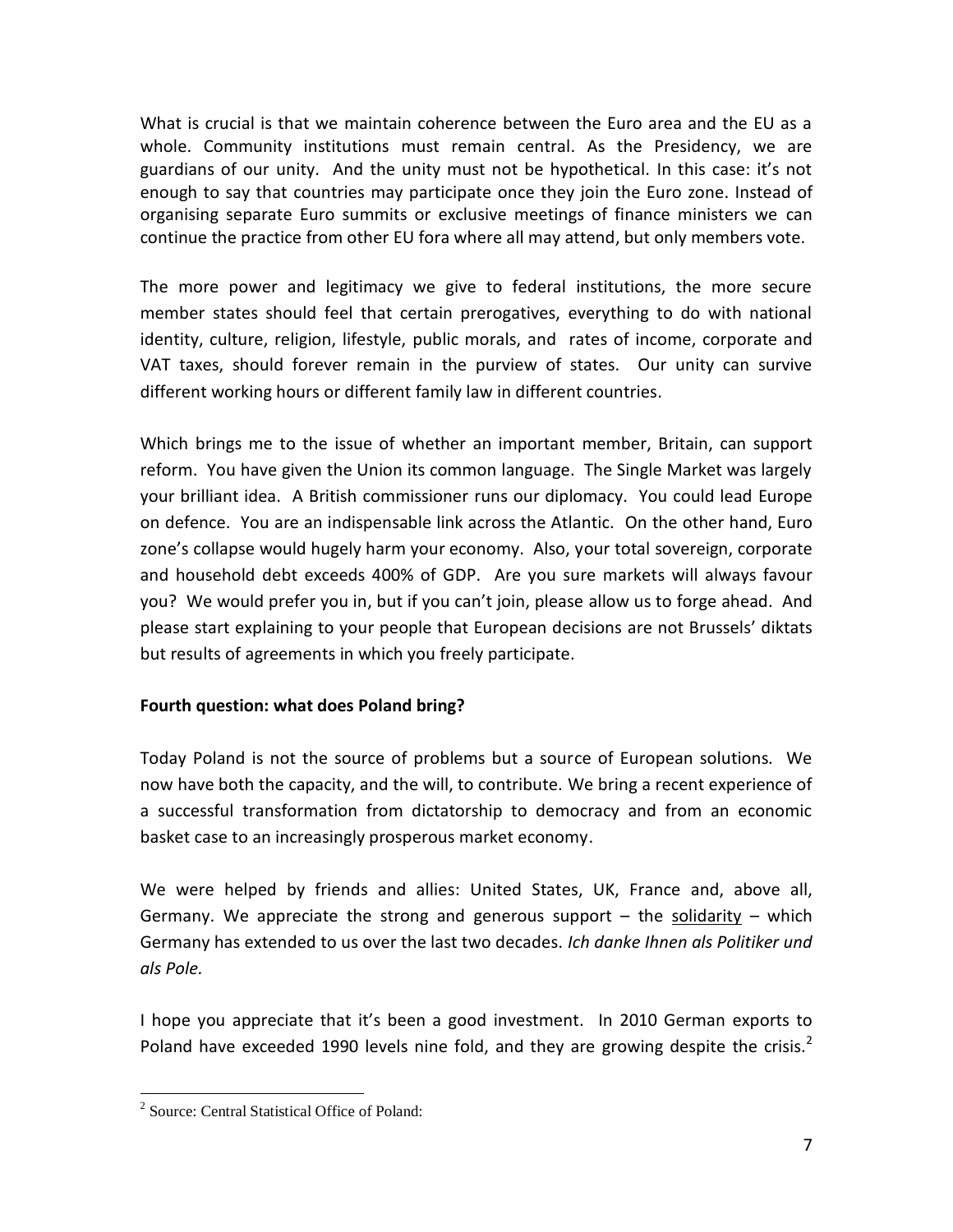Germany's trade with Poland is bigger than with the Russian Federation, although you would not always know it from the German political discourse.

From last year Poland is ranked as a highly developed country in the Human Development Index. Between 2007 and 2011 we went up 10 positions in the Global Competitiveness Index. $3$  In the same period we improved our standing by 20 positions in the Corruption perception Index. $^4$ , ahead of some Eurozone members.

In the last four years, the accumulated GDP growth in Poland amounted to 15,4 per cent. The second result in the EU, with 8 percent? Yes, a member of the Euro zone - Slovakia. The EU average is minus 0,4 per cent. To those who would like to divide Europe, I say: how about a natural division into growth-Europe and non-growth Europe? But be forewarned. Their shapes would not conform to stereotypes.

It did not happen by itself. Successive Polish governments took painful decisions and the Polish people made big sacrifices. Privatisation, pension reform, opening our country to globalisation produced losers as well as winners. We were one of the first countries to introduce a public debt anchor in our constitution.

And we are not resting on our laurels. Presenting his new government to parliament a fortnight ago, Prime Minister Donald Tusk said that: *to go safely through the year 2012, to improve our of financial security for years and decades to come, we shall have to take measures that call for sacrifice and understanding of everyone, without exception.*

Next year alone we intend to cut our budget deficit to 3% of GDP and the overall debt to 52% of GDP. By 2015 the deficit will be brought down to 1% of GDP and public debt to 47%. The retirement age will be lifted to 67 years for both genders. Pension privileges for soldiers, policemen and priests will be cut. The disability pension contribution will increase by 2%. Child-benefits will be taken from the rich and given to the poor.

By the end of this parliament, Poland will fulfil the criteria of membership in the Euro zone. That's because we want the Euro zone to survive and flourish. And we plan to be in it. By approving our Accession Treaty, the people of Poland have given us the authority to join as soon as the Euro zone and we are ready.

Poland also brings Europe a willingness to make compromises - even to pool sovereignty with others - in return for a fair role in a stronger Europe.

 $\overline{a}$ 

<sup>&</sup>lt;sup>3</sup> Source: World Economic Forum: [http://www3.weforum.org/docs/WEF\\_GCR\\_Report\\_2011-12.pdf](http://www3.weforum.org/docs/WEF_GCR_Report_2011-12.pdf) 4 Source: Transparency International:

[http://www.transparency.org/policy\\_research/surveys\\_indices/cpi/2010/results](http://www.transparency.org/policy_research/surveys_indices/cpi/2010/results)\_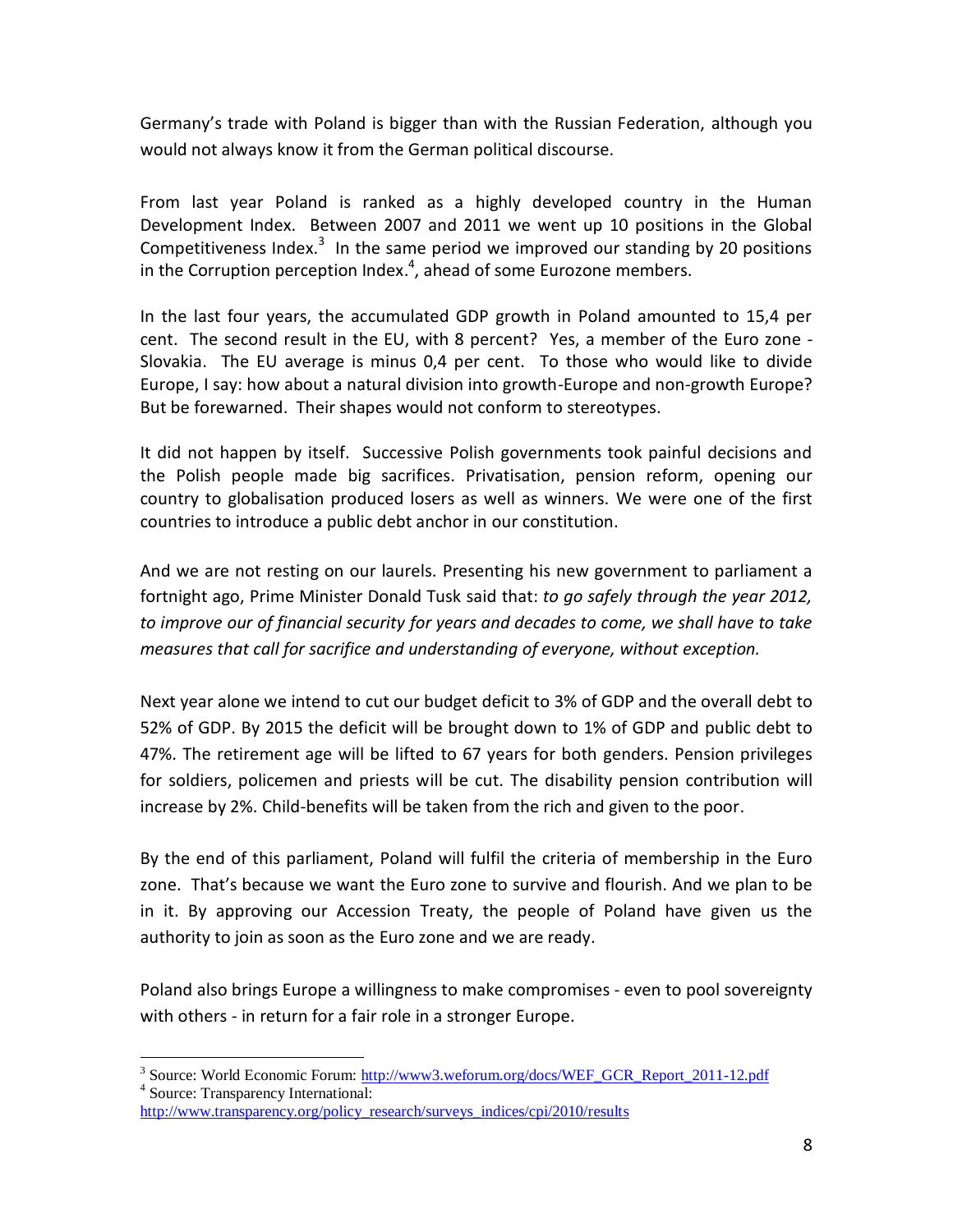#### **Fifth question: What does Poland ask of Germany?**

We ask, first of all, that Germany admits that she is the biggest beneficiary of the current arrangements and therefore that she has the biggest obligation to make them sustainable.

Second, as you know best, you are not an innocent victim of others' profligacy. You, who should have known better, have also broken the Growth and Stability Pact and your banks also recklessly bought risky bonds.

Third, because investors have been selling the bonds of exposed countries and flying to safety, your borrowing costs have been lower than they would have been in normal times.

Fourth, if your neighbours' economies stall or implode, you greatly suffer, too.

Fifth, that despite your understandable aversion to inflation, you appreciate that the danger of collapse is now a much bigger threat.

Sixth, that because of your size and your history you have a special responsibility to preserve peace and democracy on the continent. Jurgen Habermas has wisely said that "If the European project fails, then there is the question of how long it will take to reach the status quo again. Remember the German Revolution of 1848: When it failed, it took us 100 years to regain the same level of democracy as before."

What, as Poland's foreign minister, do I regard as the biggest threat to the security and prosperity of Poland today, on  $28<sup>th</sup>$  November 2011? It's not terrorism, it's not the Taliban, and it's certainly not German tanks. It's not even Russian missiles which President Medvedev has just threatened to deploy on the EU's border. The biggest threat to the security and prosperity of Poland would be the collapse of the Euro zone.

And I demand of Germany that, for your own sake and for ours, you help it survive and prosper. You know full well that nobody else can do it. I will probably be first Polish foreign minister in history to say so, but here it is: *I fear German power less than I am beginning to fear German inactivity.*

You have become Europe's indispensable nation.

You may not fail to lead. Not dominate, but to lead in reform.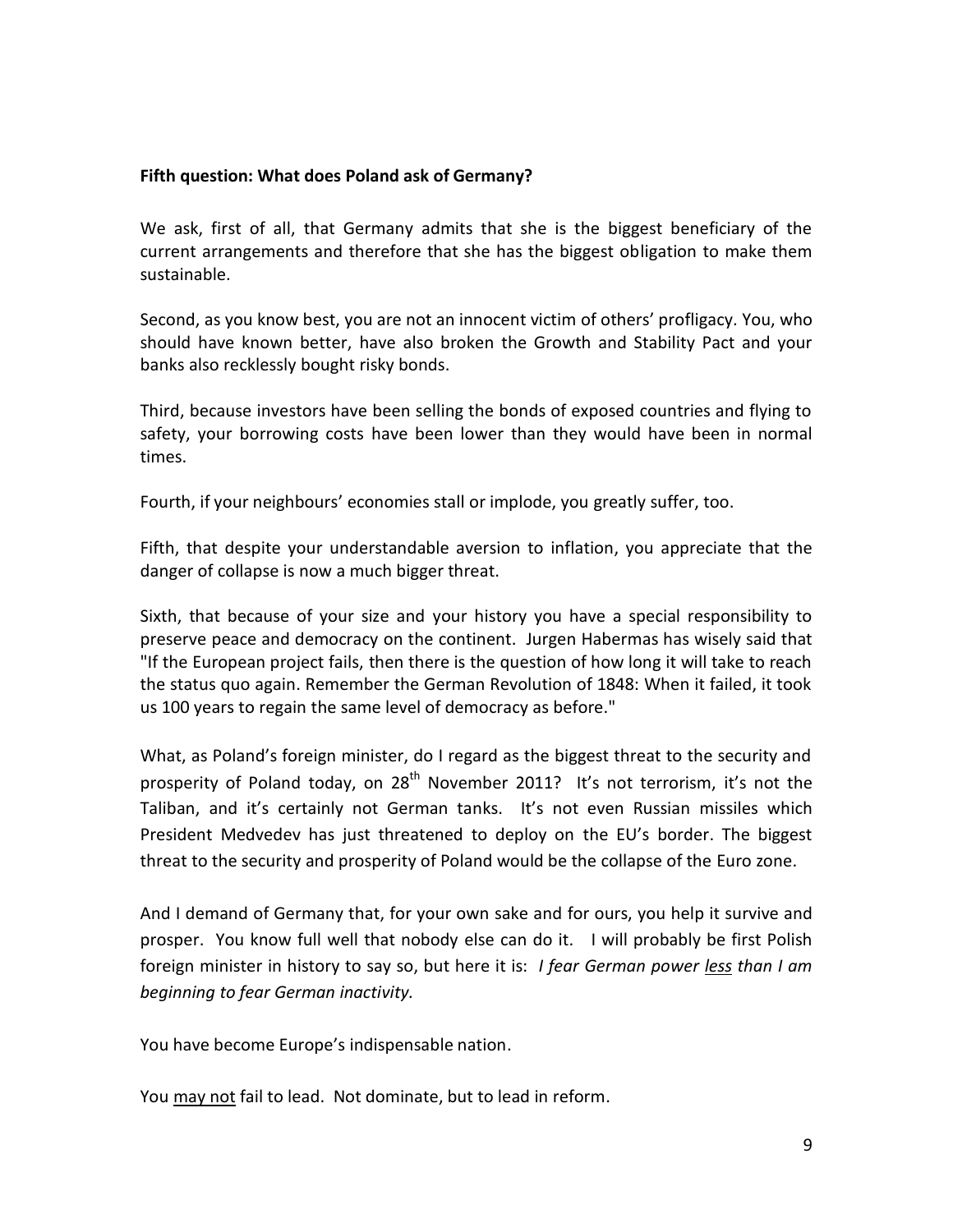Provided you include us in decision-making, Poland will support you.

#### **Dangers of 'just after time' reform**

I started with a story of one experiment in political union, communist Yugoslavia.

Let me end with another: Europe's least-known federation, the common state between Poland and the Grand Duchy of Lithuania which began in 1385 and lasted for over four centuries. Which is to say, longer, so far, than federations such as the United States, United Kingdom or Bundesrepublic Deutschland, to say nothing of the EU.

It was a Commonwealth which, like the EU, raised the standards of its time. It had a joint parliament and an elected head of state. Its political nation – those entitled to vote – comprised 10% of the population – the height of inclusiveness at the time. Religiously tolerant, it saved its people from the horrors of the Thirty Years' War. Cities were founded on the Magdeburg law, many of them – like my home city of Bydgoszcz - by German settlers. Jews, Armenians and dissenters of all kinds from all over Europe voted with their feet to seek their fortunes there.

Liberty went hand in hand with military prowess. At Grunwald in 1410 its troops crushed the Teutonic Knights, whose heraldry lives on in the symbols of the German military. In 1683, at the gates of Vienna, we prevented the Ottoman Empire from uniting Europe under the banner of Islam.

And then, at the turn of  $17<sup>th</sup>$  and  $18<sup>th</sup>$  centuries, something changed. Elected kings, separate armies and currencies – couldn't compete with unified, mercantilist, authoritarian nation states. The Commonwealth's most democratic feature – the deputy of a single province could block legislation – became its biggest vulnerability. The principle of unanimity – admirable in a federal state – proved open to irresponsibility and corruption.

Poland eventually reformed itself. Our  $3<sup>rd</sup>$  May Constitution of 1791 abolished unanimity, unified the state and created a permanent government. But reform came too late. We lost the war to defend the Constitution and in 1795 Poland was partitioned for over a century.